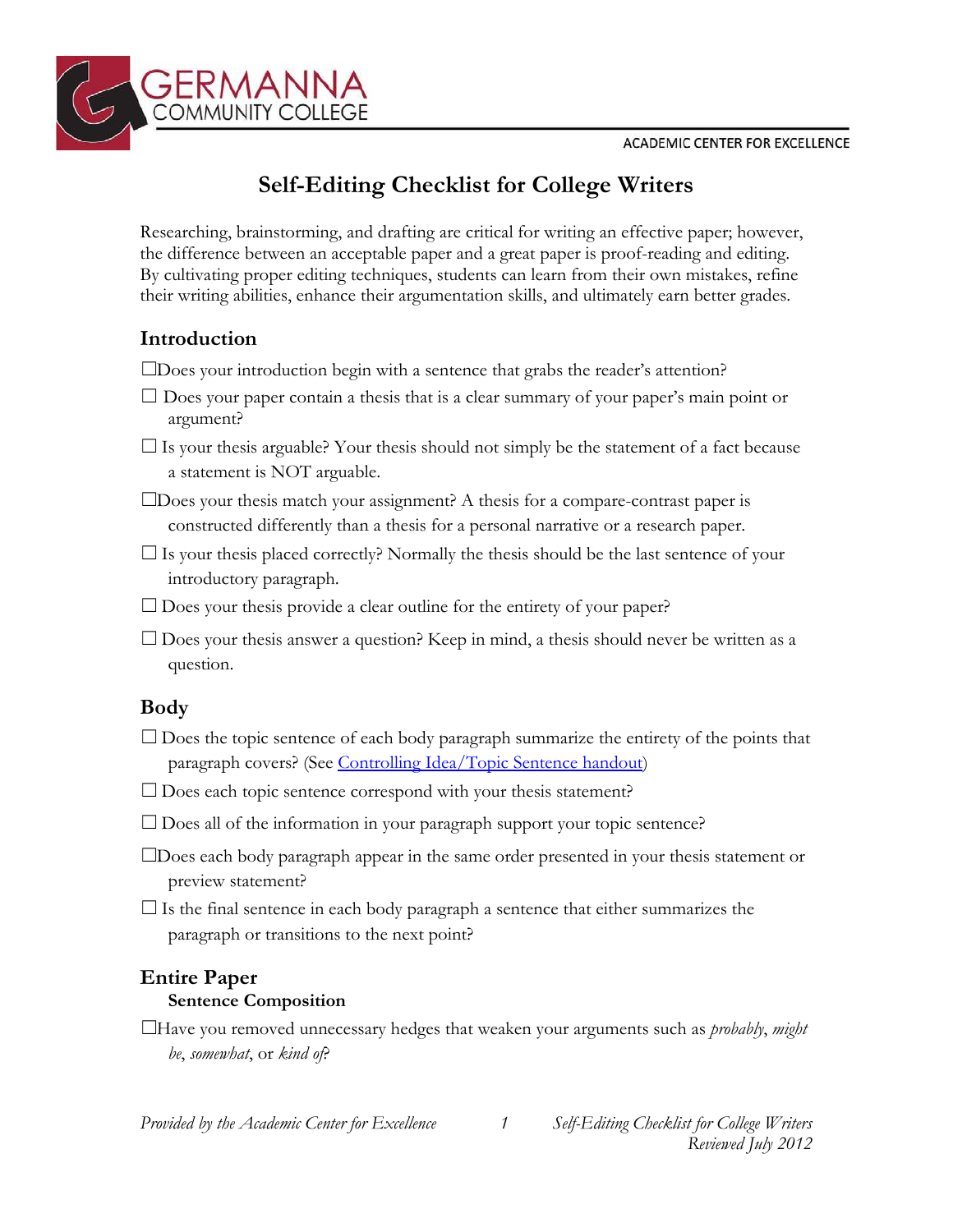#### **ACADEMIC CENTER FOR EXCELLENCE**



- ☐ Have you removed unnecessary words that do not add to the sentence such as *really* or *a lot*?
- $\Box$  Have you varied your vocabulary by utilizing a the saurus and dictionary when necessary in order to avoid repetition or incorrect word choices?
- $\Box$  Are your sentences of varied lengths and complexities? A paper is stronger when it has a mixture of sentences versus all short sentences or all long sentences.
- $\Box$  Are all transitions from one idea to another smooth and clearly explained, so the reader does not need to make any leaps in logic?
- $\Box$ Has all slang and conversational language been removed? The exception is when writing a personal narrative where this type of language may be appropriate.
- ☐Have you removed any offensive language, such as gender-based or biased language?

## **Verbs**

- $\square$  Do your verb tenses match the academic discipline of the assignment? Past tense is used for History, present tense for Literature, and present tense for most sciences except in the methods section of lab reports where past tense is used. (See <u>Verb Tenses handout</u>)
- $\Box$  Are your verb tenses consistent?
- $\Box$  Have you replaced unnecessary 'to be' verbs (be, been, is, are, were, was) with stronger verbs?
- $\Box$ Are you using 'active' verbs? Passive verbs are acceptable only when the object requires emphasis in a sentence. (See [Guide to English Grammar handout\)](https://www.germanna.edu/wp-content/uploads/tutoring/handout/Guide-to-English-Grammar.pdf)

## **Formatting**

- $\Box$  Are the margins, page numbers, titles, line spacing, bibliographic information, etc. formatted correctly as specified by MLA, APA, or a style indicated by your instructor?
- $\Box$  Have you selected a title that will interest and engage the reader? Hint: a restatement of the assignment, such as "Argumentative Essay," is not a wise choice.

## **Integration of Information**

- □ Are all of your quotes and paraphrases correctly cited in the assigned citation style, both in-text and in a final Works Cited, Reference, or Bibliography page? (See [Citation Styles](http://www.germanna.edu/tutoring/citation-styles/)  [academic links](http://www.germanna.edu/tutoring/citation-styles/))
- $\Box$  Are all of your quotes introduced and explained properly?
- $\Box$  Is all of your information, such as quotes and data, pertinent to your topic? Does your information correspond with the topic sentence of your current paragraph?